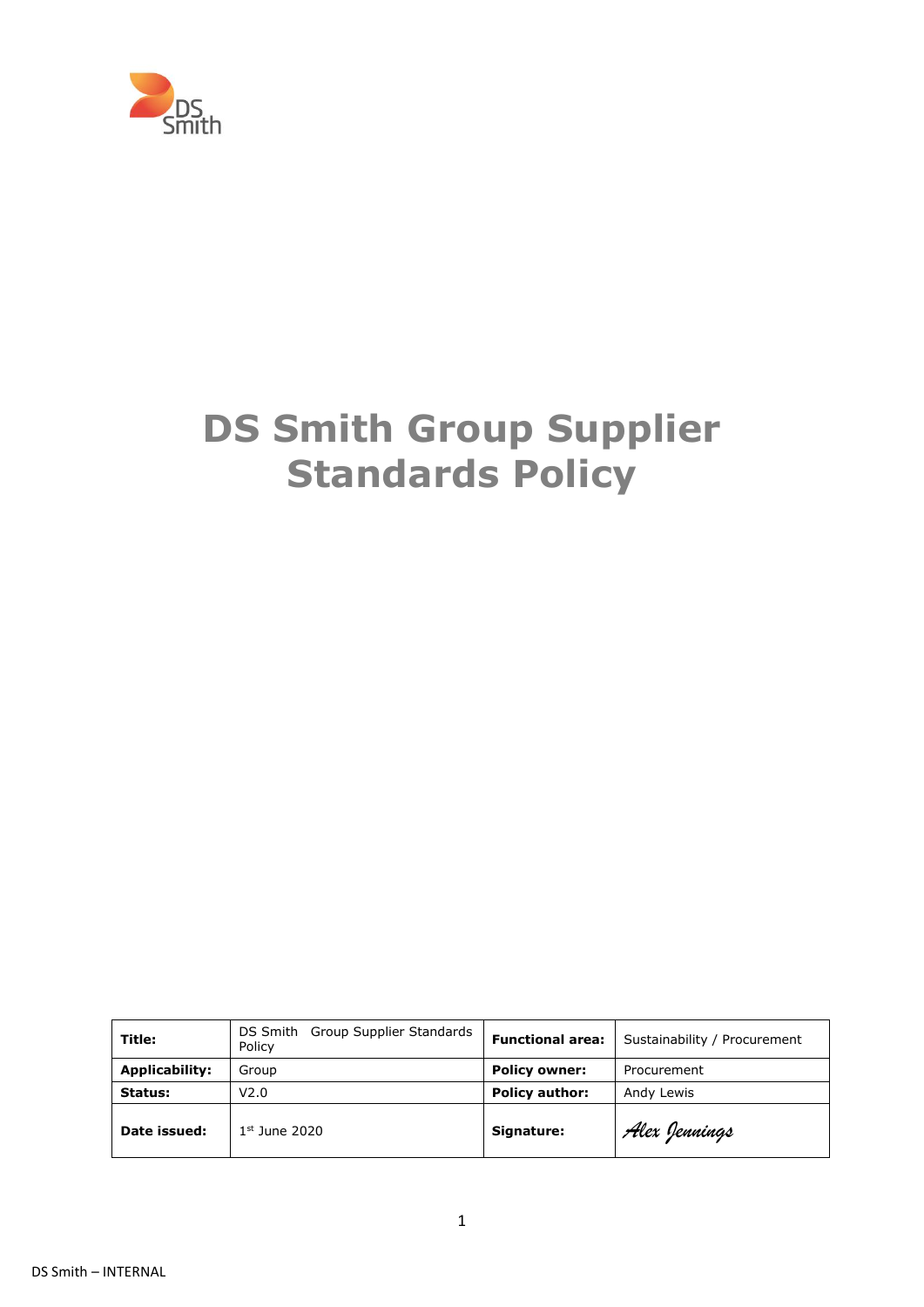

#### **Context**

#### *Introduction to issue*

The social and environmental impacts of an organisation do not start and end at the factory gates or the office door. International organisations often have global supply chains involving hundreds of businesses and potentially tens of thousands of people. Organisations have a responsibility to conduct their operations and supply chains in a manner that minimises environmental impact and enhances those societies in which the organisation has an impact, either directly or indirectly through suppliers and partner organisations.

Minimum social and environmental standards are documented in such standards as the International Labour Organisation's Labour Standards, aimed at promoting opportunities for women and men to obtain decent and productive work, in conditions of freedom, equity, security and dignity; and the Ethical Trade Initiative Base Code which is an internationally recognised code of labour practice.

# *Materiality to DS Smith*

As a leading international business DS Smith has a considerable supply chain with a global reach. We are aware of the potential social and environmental impact of our supply chain, and by driving our high sustainability standards into our supply chains we are looking to minimise our environmental impact and to enhance the positive role leading companies can play in society.

# **Scope**

This policy is relevant to the whole DS Smith Group.

# **Our target(s) and commitments**

We expect each and every supplier of products and/or services to DS Smith to meet the same social and environmental standards that we adhere to in our own operations.

As such, our target is to ensure that 100% of our suppliers comply with our sustainability standards by 2025.

The specific minimum social and environmental standards we expect suppliers to adhere to are documented in our Global Supplier Standards, which is based on the ETI base code.

Successfully meeting our commitments brings us into alignment with SDG 8 "Decent Work and Economic Growth" and SDG 12 "Responsible Consumption and Production."